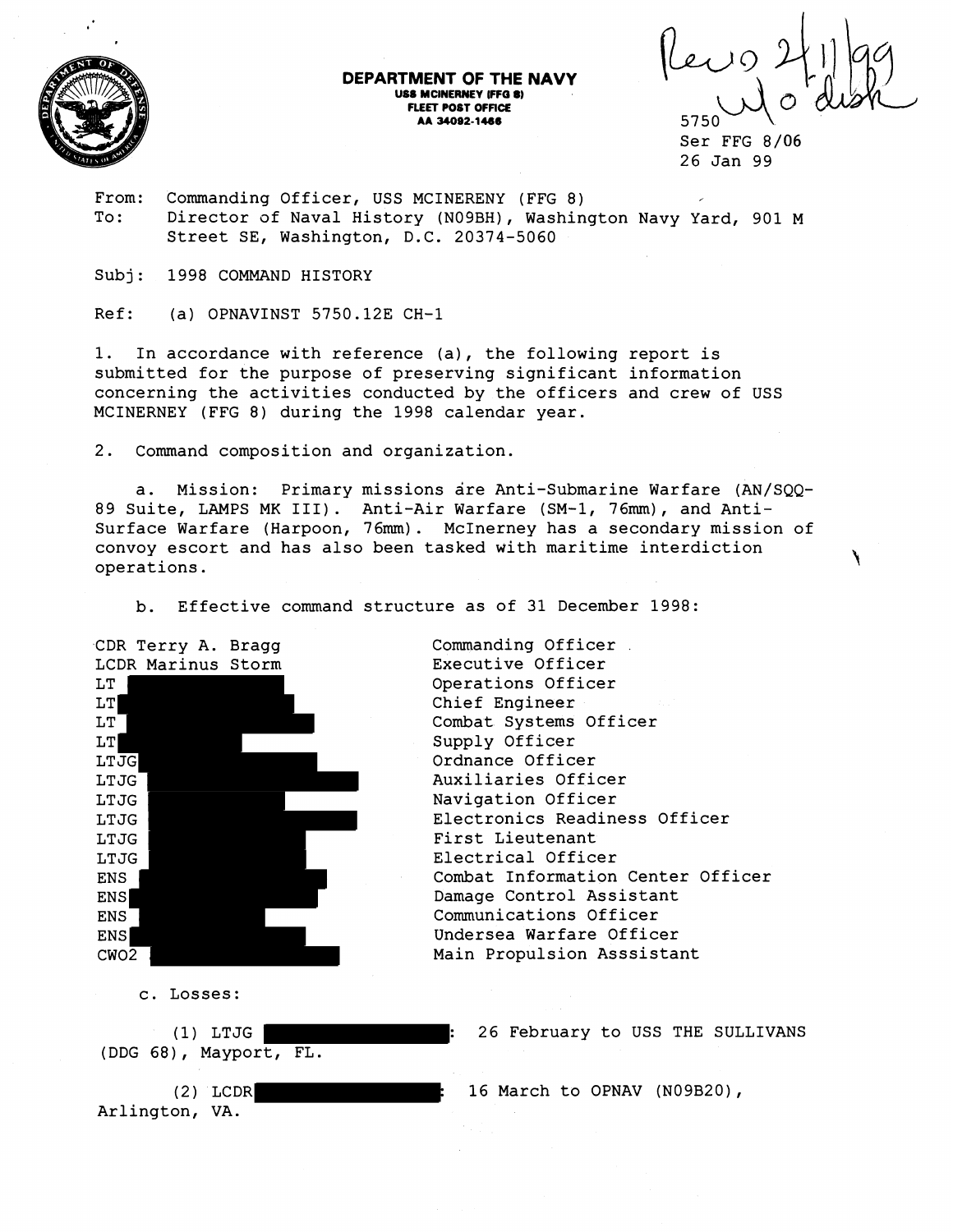(3) LT : 20 August to Naval Postgraduate School, Monterey, CA. (4) LT : 29 May to MCM ROTATIONAL CREW CHARLIE, Ingleside, TX. (5) LT : 31 May released from active duty. (6) LCDR : 18 June to Naval Postgraduate School, Monterey, CA. (7) LT : 31 July released from active duty. (8) LTJG **External COLOGET 16 October to Air Maintenance** Detachment Cecil Field, FL. (9) LTJG | Something the November to USS JOHN F. KENNEDY (CV 67), Mayport, FL. (10) LTJG | THE RESOLUTION CONSTRUCTED NOVEMBER TO USS YORKTOWN (CG 48), Pascagoula, MS. d. Gains: (1) ENS **EXECUTE:** 27 January from Surface Warfare Officer School Command Newport RI. (2) CWO2 : 23 February from Surface Warfare Officer School Command Newport RI. (3) LTJG : 19 March from USS KIDD (DDG 993) . (4) LCDR Marinus Storm: 23 February from Surface Warfare Officer School Command Newport, RI. (5) LT : 26 May from Surface Warfare Officer School Command Newport, RI. (6) LT : 15 June from Naval Supply Corps School, Athens, GA. (7) ENS **Example 22 June from Naval Supply Corps** School, Athens GA. (8) LTJG : 19 August from USS HUE CITY (CG 66) .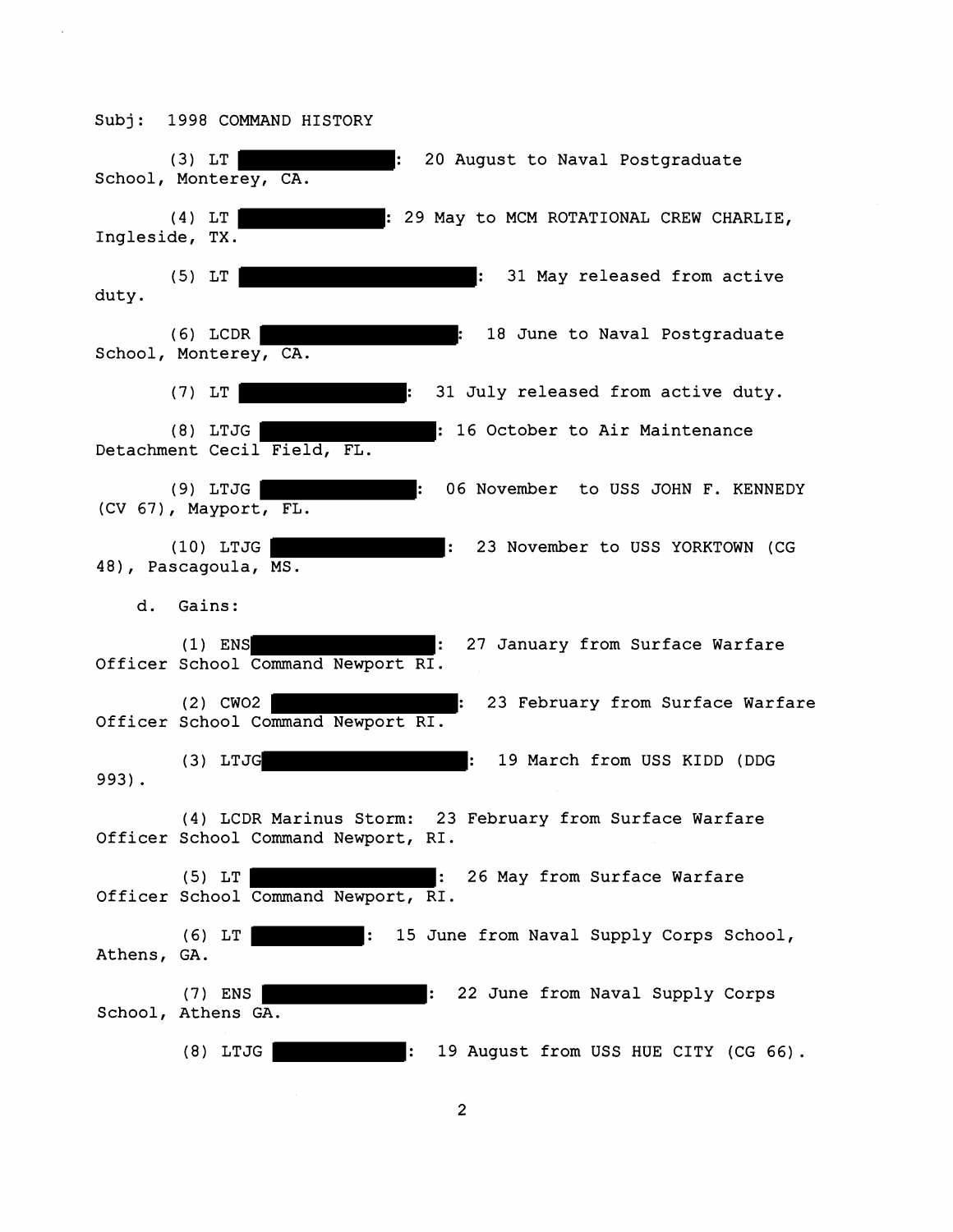(9) ENS : 13 November from Surface Warfare Officer School Command Newport, RI. (10) ENS : 23 November from Surface Warfare Officer School Command Newport, RI. (11) ENS : 31 December from Surface Warfare Officer School Command Newport, RI. e. (1) Name of ISIC: Commander, Western Hemisphere Group (2) Permanent Duty Station: Mayport, FL. f. Chronological Order of Events: 01-02 Jan: 03-12 Jan 12 Jan 13-15Jan 16-18 Jan 19-21 Jan 2 2 Jan 22-25Jan 23-25Jan  $26$ Jan 26-27 Jan 27 Jan 28 Jan-02Mar 29 Jan-2 6Feb 03-04Mar 05-06Mar 07-1OMar 11-12Mar 13 Mar 14Mar- 17 Jun 17Mar 17Mar-2 9May 06-1OApr 04-08May 03-05Jun 16-18Jun 19Jun-14Jul 23-26Jun 06-10Jul 06-1OJul 13-17Jul 15-17Jul Inport FT. Lauderdale, FL Underway for Counter Narcotics Operations Inport Colon Panama Underway Inport Cartegena, Colombia Underway Inport Guantanamo Bay, Cuba Mid Cycle Assessment Underway Enroute Port Everglades, FL Inport Port Everglades, FL Tiger Cruise Underway Enroute Mayport, FL Inport Mayport, FL Leave and Standown Period Underway Enroute Yorktown, VA Inport Yortktown, VA- Weapons Offload Underway - Enroute Cape Canaveral OPAREA Underway Mode VII Operations, Cape Canaveral OPAREA Underway - Enroute Mayport, FL Inport - Mayport, FL SRA fuel offload SRA 1998 Pre Light Off Training I1 Pre Light Off training I11 Light Off Assessment Underway - JAXOPAREA Inport - Mayport, FL Command Assessment Readiness For Training Phase I1 Aviation Certification Total Ship Training Availability Phase I - CSTG Total Ship Training Availability Phase I - ETG Underway - JAXOPAREA

3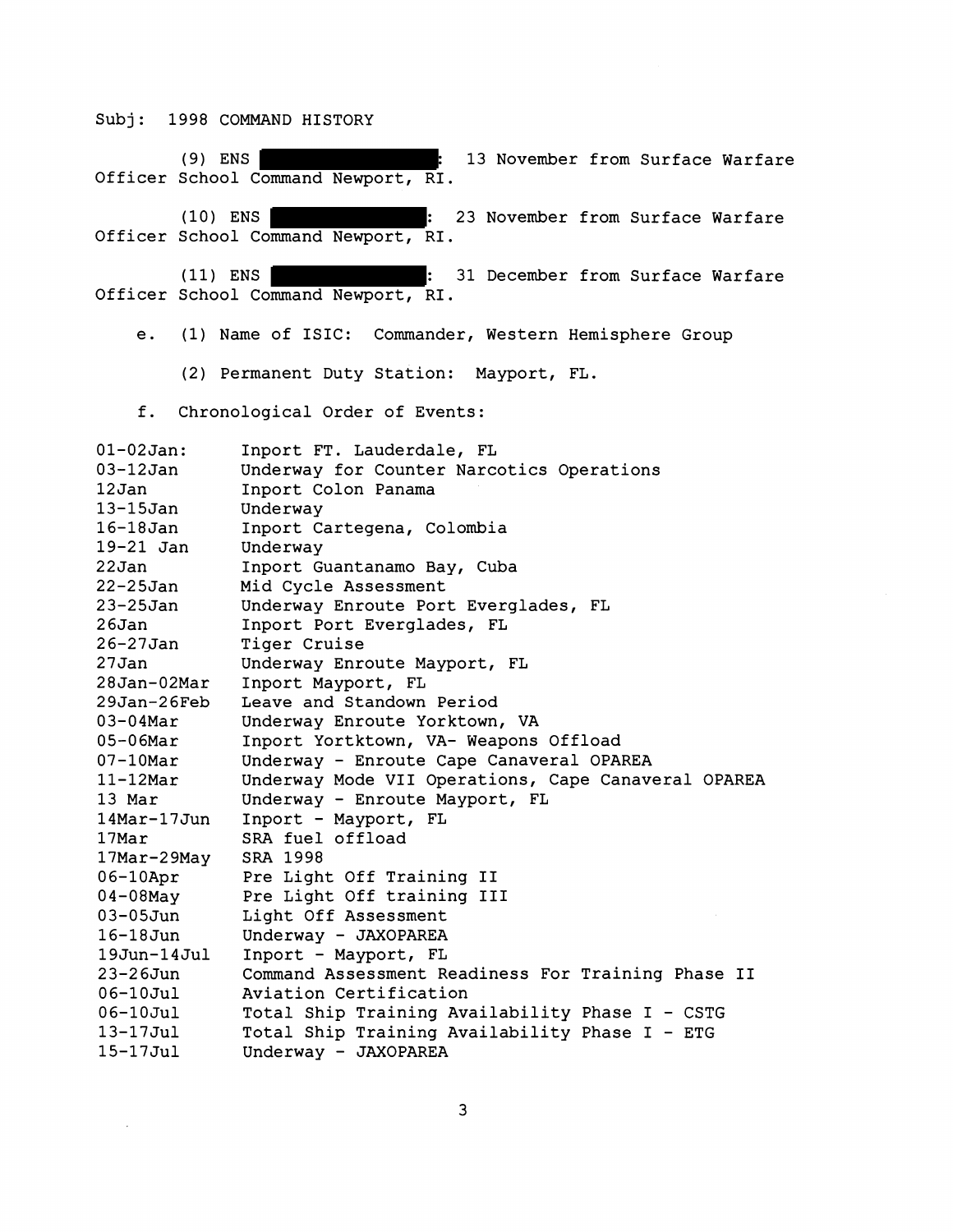```
18-27 Jul 
20 - 24Jul
28-31 Jul 
28-31Ju1 
01-03Aug 
04 - 07Aug
0 4 - 0 7Aug 
08-09Aug 
10 - 14Aug
10-14Aug 
15Aug 
19Aug 
23-26Aug 
27-28Aug 
29Aug-03Sep 
29Aug-04Sep 
04-14Sep 
08-10Sep 
15-18Sep 
17Sep 
19-26Sep 
21-25Sep 
25Sep 
27-29Sep 
30Sep 
01-050ct 
06-070ct 
080ct 
0 90ct 
0 90ct 
1 OOct 
11-150ct 
11-150ct 
160ct-01N0v 
02-06Nov 
02-06N0v 
07-17Nov 
13Nov 
18-20Nov 
18 -2 ONOV 
21Nov-07Dec 
30Nov-04Dec 
08-10Dec 
llDec 
12-14Dec 
14Dec 
15-18Dec 
19-31Dec 
               Inport - Mayport, FL 
               Total Ship Training Availability Phase I - CSTG 
               Underway - JAXOPAREA 
               Total Ship Training Availability Phase I - CSTG, ETG 
               Inport - Mayport, FL 
               Underway - JAXOPAREA 
               Total Ship Training Availability Phase I - CSTG, ETG 
               Inport - Mayport, FL 
               Underway - JAXOPAREA 
               Total Ship Training Availability Phase I - CSTG, ETG 
               Inport - Mayport, FL 
               Ammunition Onload 
               Underway - Hurricane Evasion 
               Inport - Mayport, FL 
               Underway - JAXOPAREA, 
               Total Ship Training Availability Phase I1 - ETG 
               Inport - Mayport, FL 
               Combat Systems Alignment 
               Underway - JAXOPAREA 
               Engineering Certification 
               Inport - Mayport, FL 
               Total Ship Training Availability Phase I1 - CSTG 
               Cruise Missile Tactical Qualification 
               Underway, Counter Narcotics Operations 
               Inport, Guantanamo Bay, Cuba 
               Underway, Counter Narcotics Operations 
               Inport, Guantanamo Bay, Cuba 
               Underway, Enroute Port au Prince, Haiti 
               Inport, Port au Prince, Haiti 
               Underway, Enroute Guantanamo Bay, Cuba 
               Inport, Guantanamo Bay, Cuba 
               Underway, Enroute Mayport, FL 
               Total Ship Training Availability Phase I11 - CSTG 
               Inport - Mayport, FL 
               Underway - JAX OPAREA 
               Total Ship Training Availability Phase I11 - ETG, CSTG 
               Inport - Mayport, FL 
               Communications Readiness Certification 
               Underway - JAX OPAREA 
               Final Evaluation Problem 
               Inport - Mayport, FL 
               Logistics Management Assessment 
               Underway, Enroute Roosevelt Roads, Puerto Rico 
               Inport, Roosevelt Roads, Puerto Rico 
               Underway, OPFOR COMPTUEX 99-2 
               Inport, Roosevelt Roads, Puerto Rico 
               Underway, Enroute Mayport, FL 
               Inport - Mayport, FL
```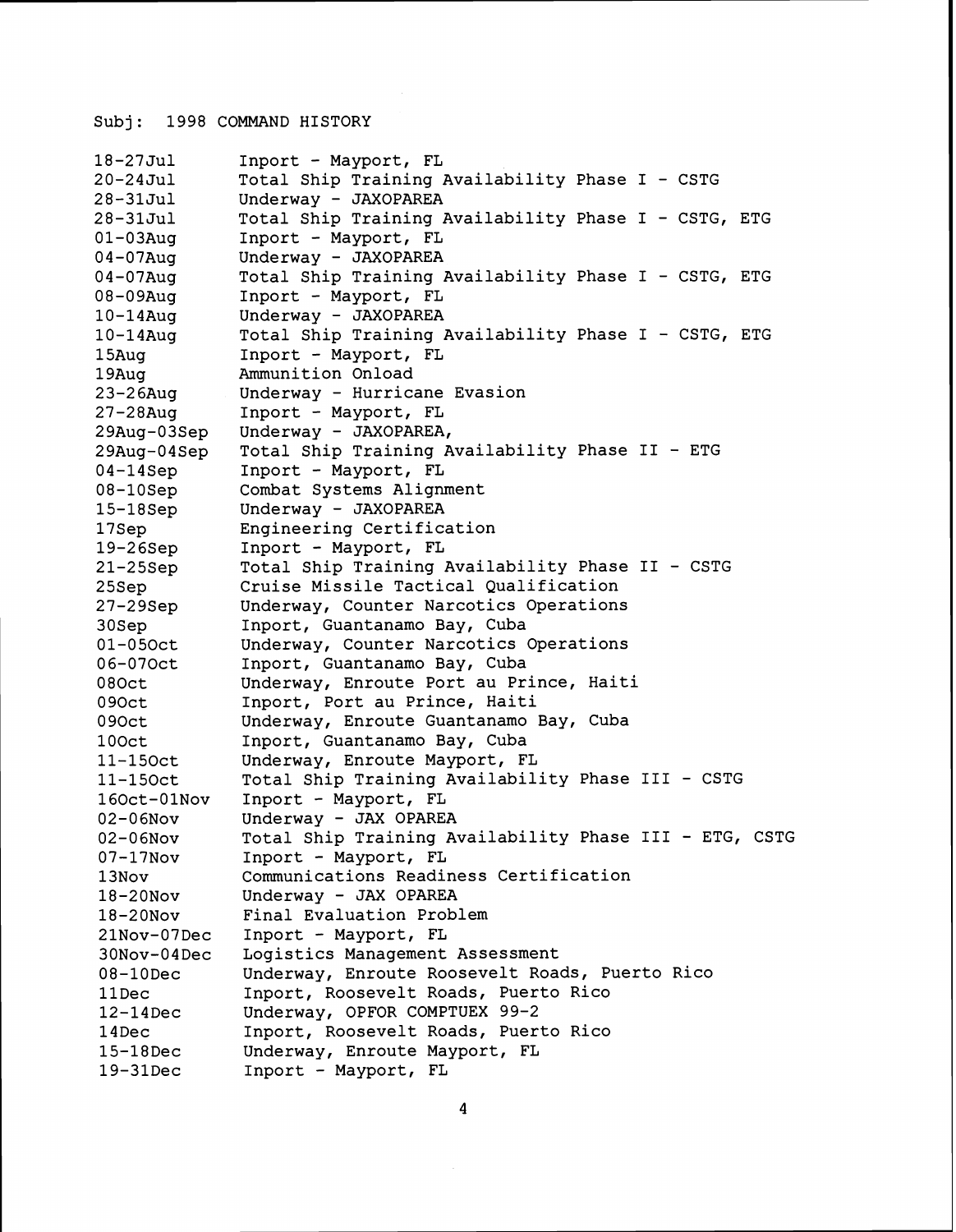## 3. Historical Narrative

MCINERNEY began **1998** conducting a port visit in FT. Lauderdale, FL during a Counter Narcotics deployment in the Caribbean Sea. After the New Year Holiday MCINERNEY returned to her station in the Caribbean and conducted one last port visit to Cartegena, Columbia before turning North back to homeport. As a result of MCINERNEY's success during the deployment she was awarded the Joint Meritorious Commendation Award. Before a brief stop at Port Canaveral to pick up dependants for a Tiger Cruise, MCINERNEY completed her Mid Cycle Assessment then she returned to Mayport and entered Post Deployment Standown.

In early March MCINERNEY got underway enroute Naval Weapons Station Yorktown VA to offload weapons in preparation for a SRA. After completing the offload she proceeded to the Cape Canaveral Operating Area to participate in the annual Mode VIII exercise conducted by NASA. In this joint exercise, MCINERNEY provided assistance in reviewing, conducting and refining Space Shuttle emergency procedures.

Upon return to Mayport and until the end of May, MCINERNEY entered a Selected Restricted Availability. During this period she completed several major repairs and equipment upgrades and installation. The engineering department specifically completed an exceptionally challenging schedule including maintenance, repairs and training. This intensive training paid off through smooth Pre-Light Off Training Phases and a highly successful June Light Off Assessment.

After Light Off Assessment in June MCINERNEY went to sea the first time in four months for a shakedown cruise and verified that all repairs and modifications were successful. Upon return to port, the next major task was at hand: Command Assessment Readiness for Training Phase I1 (CART 11) and the beginning of the basic training cycle. After completing CART 11, the Total Ship Training Availability Phases began. During this period, the ship was exercised in all aspects of operations from ship handling, damage control and engineering exercises to several live weapons firing exercises. The ship's TSTA cycle was twice interrupted, once in August for Hurricane Evasion and then in October to conduct Counter Narcotics Operations. MCINERNEY was notified that she was required to fill a vacant position in the Caribbean on short notice. To fill this commitment, the ship quickly completed several repairs and completed her Cruise Missile Tactical Qualification a full week ahead of schedule. During the Counter Narcotics Operation MCINERNEY made a port visit to Port Au Prince, Haiti to conduct humanitarian relief by refurbishing a local school.